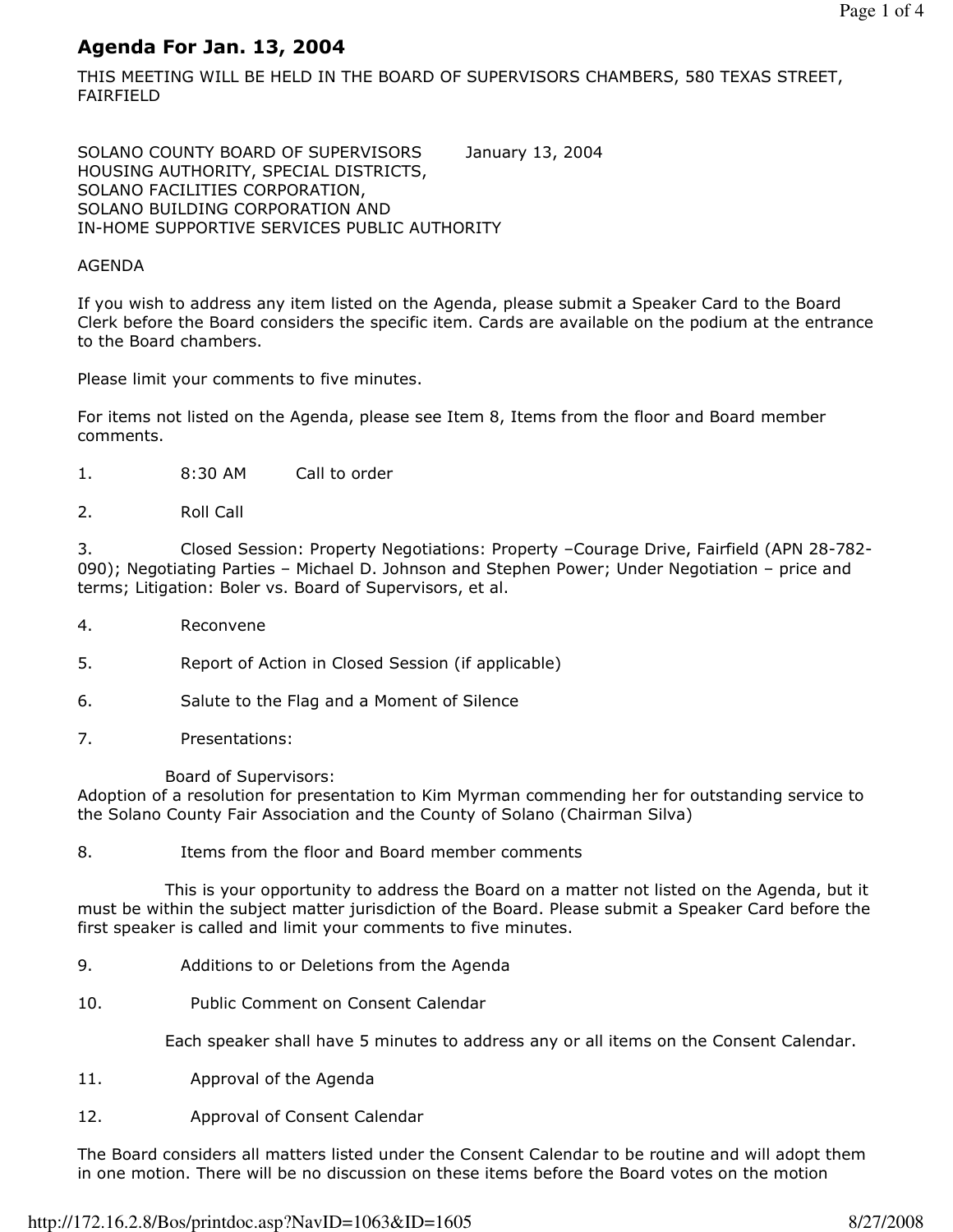unless Board members request specific items be discussed and/or removed from the Consent Calendar.

### CONSENT CALENDAR

### GENERAL GOVERNMENT

13. Clerk of the Board of Supervisors: Approval of Minutes: Board of Supervisors December 9 and December 16, 2003

#### 14. Board of Supervisors:

 A) Approval of a resolution affirming Solano County's support of the NAACP's Program in Vallejo to be held Monday, January 19, 2004, to recognize the birthday of Dr. Martin Luther King Jr. (Supervisor Kondylis)

 B) Approval of a resolution affirming Solano County's support of the 6th Annual Touro University tribute to Dr. Martin Luther King, Jr. and Humanitarian Award Presentation to be held January 18, 2004 (Supervisor Kondylis)

 C) Approval of a resolution affirming Solano County's support of the 2004 Tri-City Observance of the birthday of Dr. Martin Luther King, Jr. (Supervisor Kromm)

 D) Approval of a resolution recognizing the Continental of Omega Boys and Girls Club on its 37th Anniversary (Supervisor Kondylis)

15. General Services:

 Approval of an amendment to the agreement with the U. S. Department of the Interior for the development, administration, operation and maintenance of recreation at Lake Solano, extending the term to November 16, 2026

### HEALTH AND SOCIAL SERVICES

16. Health and Social Services:

 Accept a CalWORKS and Child Welfare Partnership Project Grant award in the amount of \$45,000 for a Youth Enrichment Services project; approve an appropriation transfer of Unanticipated Revenue for FY2003/04 in the amount of \$45,000 (4/5 vote required)

### CRIMINAL JUSTICE

17. Probation:

 A) Adoption of a resolution authorizing the Chief Probation Officer to submit a grant application to the Bureau of Justice Assistance for the period August 1, 2004 through July 31, 2006 to receive funding in an amount not to exceed \$250,000; authorize the Chief Probation Officer to execute the awarded grant agreement related to the Sex Offender Management Discretionary Grant Program

 B) Approval of a renewal contract with Families First in the amount of \$110,479 for the period of September 1, 2003 through June 30, 2004 to provide intensive in-home intervention services; authorize the County Administrator to execute any contract amendments and budgetary matters

LAND USE/TRANSPORTATION: None

OTHER: None

### SCHEDULED CALENDAR

- 18. Rescheduled Consent Items: (Items pulled from Consent Calendar above)
- A) E)
- B) F)
- $(C)$   $G)$
- D) H)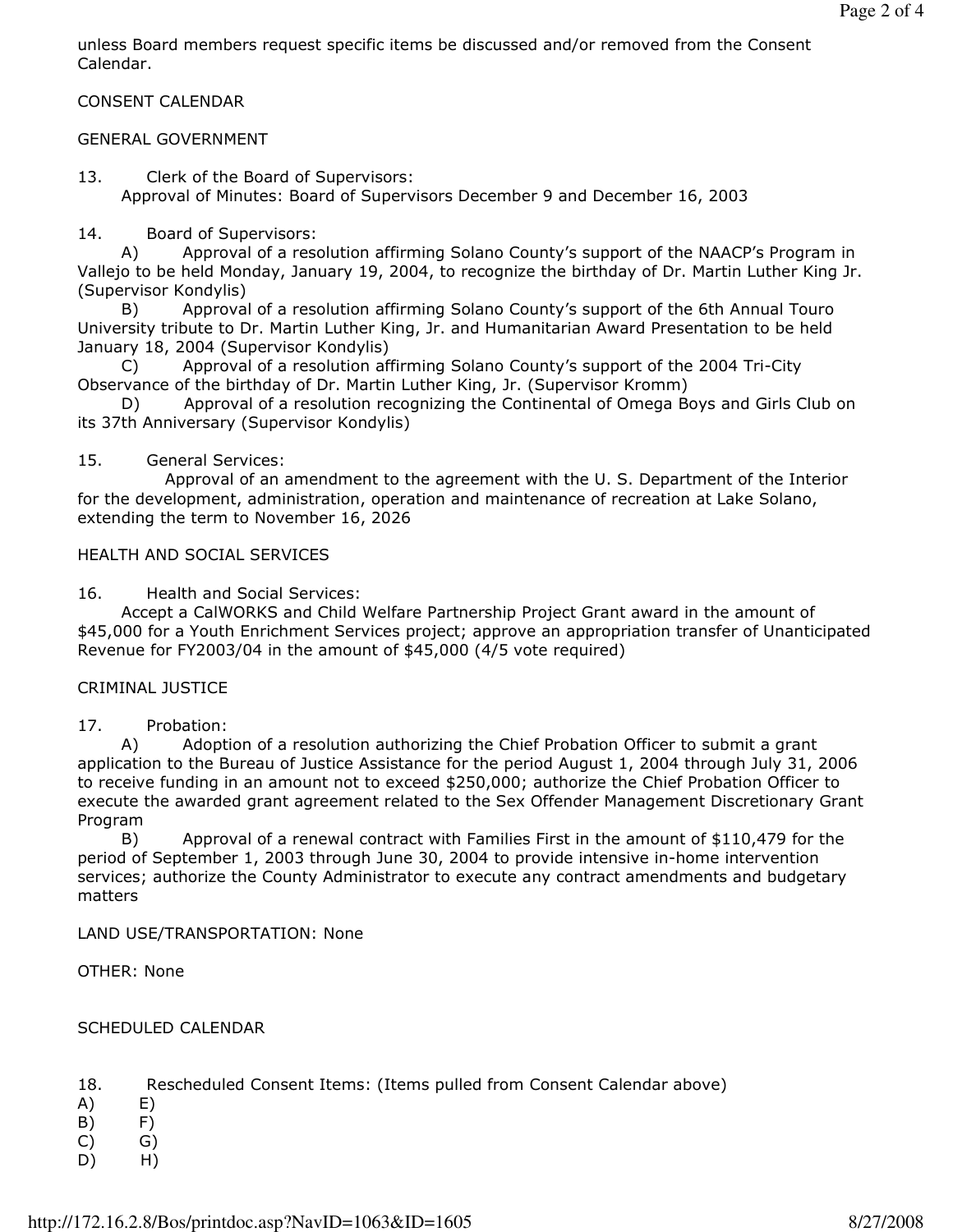### GENERAL GOVERNMENT:

### 19. Board of Supervisors:

Consider Board of Supervisor appointments to various boards and commissions for 2004

# 20. County Administrator:

Receive the Environmental Impact Report and Marsh Development Permit for construction of a pipeline for the transport of refined petroleum products through the unincorporated area of Solano County; conduct a noticed/published hearing to consider adoption of a Resolution of Intent granting a Public Utility Pipeline Franchise to SFPP, L.P.; first reading of an ordinance granting Franchise to SFPP, L.P. for a pipeline to transport refined petroleum products in the unincorporated area of Solano County as provided in Section 28-50(1)(6) of the Solano County Zoning Code (waive reading of the ordinance by majority vote); approve an agreement with SFPP, L.P. regarding additional terms related to the granting of a pipeline franchise to SFPP, L.P.

# 21. Registrar of Voters:

Presentation and discussion of the Registrar of Voter's contingency plan to conduct the March 2004 Primary Election if the California Secretary of State decertifies the Diebold Touchscreen voting systems planned for use in 16 California counties

## 22. General Services:

 Conduct a noticed/published hearing to consider adoption of a resolution to purchase real property located at 625 Broadway Street, Fairfield, from Russel Kalis and Helen Kalis; adopt a resolution authorizing the purchase; execute a purchase and sale agreement with the property owners of record to acquire the real property for \$392,040 plus estimated closing costs of \$20,000; authorize the Director of General Services to execute the necessary documents to effect the property acquisition

HEALTH AND SOCIAL SERVICES

23. Health and Social Services:

 Receive a report on the matter of privacy of medical records obtained by the Solano County Emergency Medical Services (EMS) Agency

# CRIMINAL JUSTICE: None

2:00 p.m.

### LAND USE/TRANSPORTATION

24. Environmental Management:

 A) Receive and file a report regarding the 2003 biosolids application period

 B) Consider adoption of a resolution amending Exhibit III-A of the Solano County Code, Chapter 11, Section 11-110.4 (A) to establish a \$10 per acre biosolids research and education fee for the land application of biosolids consistent with Solano County Code, Chapter 25; authorize enactment of fee by resolution effective April 15, 2004

OTHER: None

SPECIAL DISTRICTS GOVERNED BY THE BOARD OF SUPERVISORS: None

### MISCELLANEOUS ITEMS

25. Appointments/Resignations to Boards and Commissions:

### A) County Counsel:

 Appointment of James Edgar, Frank Johnson, Mike Temps, Gary Frugoli, Richard Tesene, Richard Radigonda and Tom Atwood as the initial Board of Trustees of Grizzly West Reclamation District No. 2136